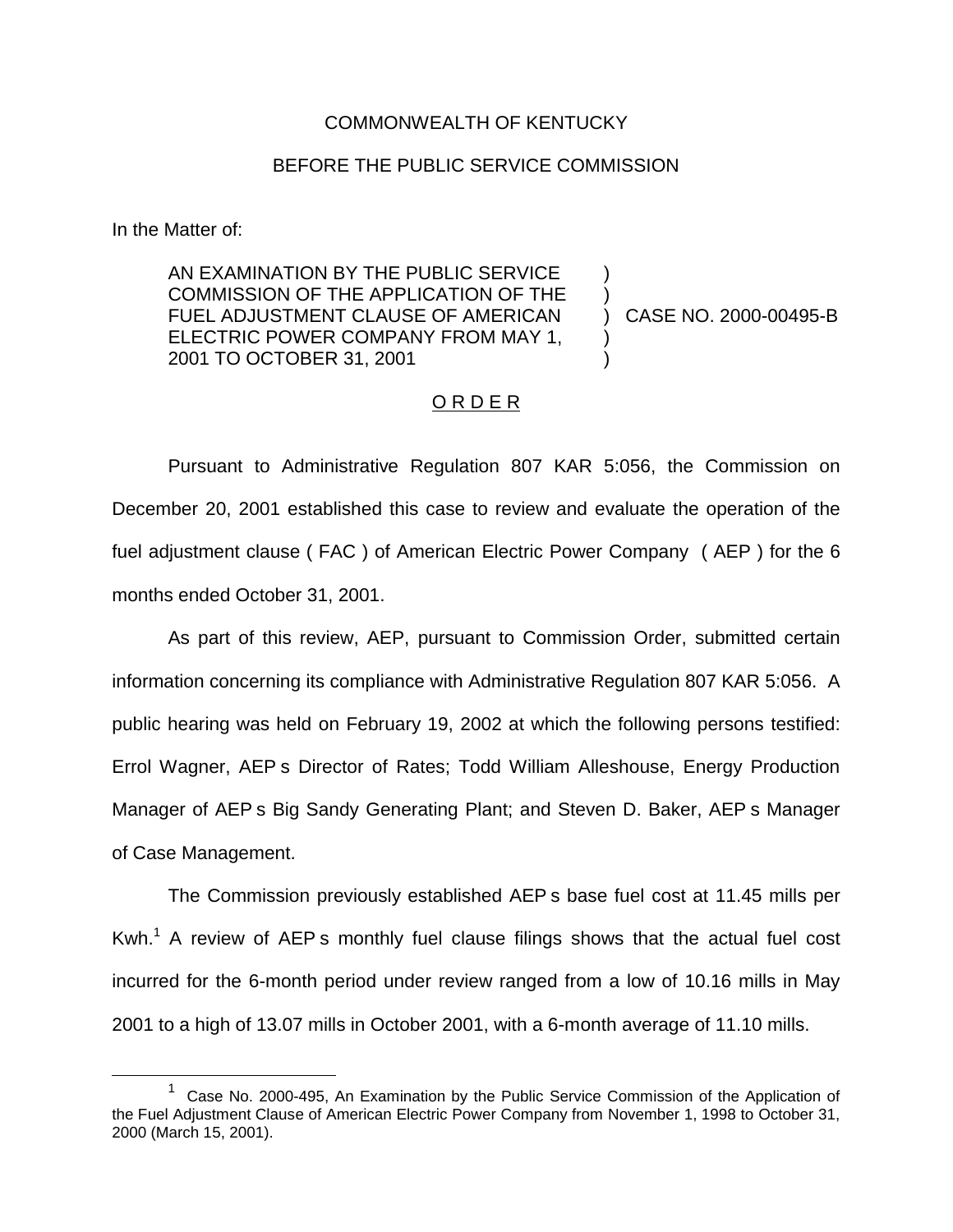During this proceeding, the Commission examined the appropriate treatment under Administrative Regulation 807 KAR 5:056 for purchased power costs incurred to serve native load.<sup>2</sup> More specifically, we inquired about the types of power purchases that qualify as economy power purchases and the treatment of power purchases that are not considered economy power purchases.

Administrative Regulation 807 KAR 5:056, Section  $1(3)$ ,<sup>3</sup> governs the recovery of purchased energy costs through an electric utility s FAC. It permits the inclusion of economy energy purchases, exclusive of capacity or demand charges, in the cost of fuel as calculated for FAC purposes when such energy is purchased on an economic dispatch basis. It also permits the recovery of actual identifiable fossil and nuclear fuel costs associated with energy purchased in non-economy transactions.

 $3$  Fuel costs (F) shall be the most recent actual monthly cost of:

(b) The actual identifiable fossil and nuclear fuel costs associated with energy purchased for reasons other than identified in paragraph (c) of this subsection, but excluding the cost of fuel related to purchases to substitute for the forced outages; plus

(c) The net energy cost of energy purchases, exclusive of capacity or demand charges (irrespective of the designation assigned to such transaction) when such energy is purchased on an economic dispatch basis. Included therein may be such costs as the charges for economy energy purchases and the charges as a result of scheduled outage, all such kinds of energy being purchased by the buyer to substitute for its own higher cost energy; and less

(d) The cost of fossil fuel recovered through intersystem sales including the fuel costs related to economy energy sales and other energy sold on an economic dispatch basis.

(e) All fuel costs shall be based on weighted average inventory costing.

<sup>&</sup>lt;sup>2</sup> See Transcript at 28-31.

<sup>(</sup>a) Fossil fuel consumed in the utility's own plants, and the utility's share of fossil and nuclear fuel consumed in jointly owned or leased plants, plus the cost of fuel which would have been used in plants suffering forced generation or transmission outages, but less the cost of fuel related to substitute generation; plus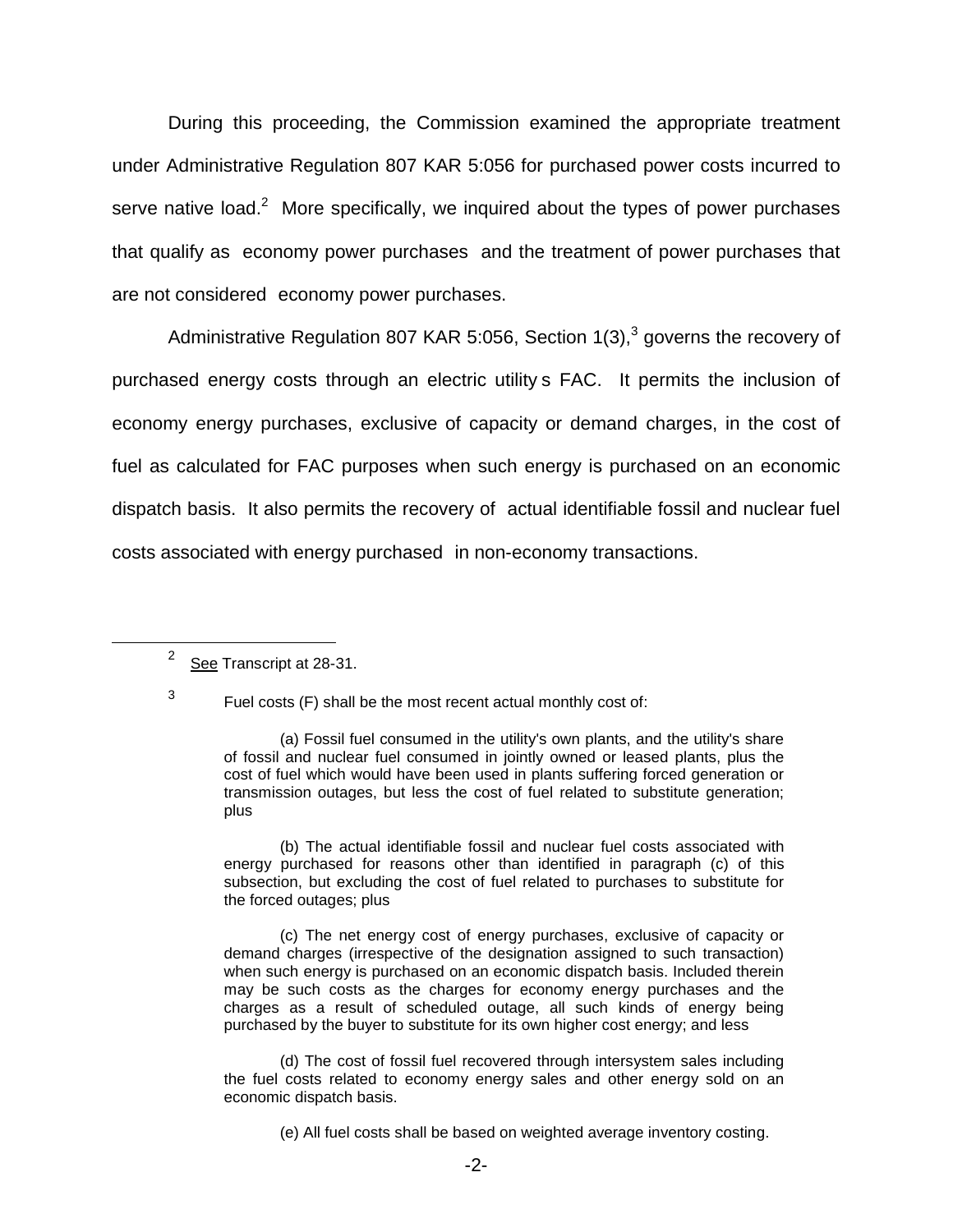In a highly regulated electric power wholesale market in which power suppliers routinely identified on their billing statements the portions of energy purchases attributable to fuel cost and to demand or capacity charges, this regulation was relatively easy to administer. With the recent restructuring of the wholesale electric power market, however, few wholesale suppliers continue to engage in such billing practices. AEP reports that none of its wholesale power suppliers provide this information.<sup>4</sup> To comply with the requirements of Administrative Regulation 807 KAR 5:056, it uses historical pricing information and reports the fuel cost of its power purchases as 80 percent of total purchase price.<sup>5</sup>

The Commission is concerned that these new market conditions, when coupled with the increasing use of purchased power to meet native load requirements, will lead to disparate treatment of purchased energy costs. Some electric utilities are treating energy purchases that supplement, but do not displace native generation, as economy purchases and seeking recovery of the total purchase cost through their FACs. Some electric utilities, no longer receiving billing information that identifies the fuel portion of their non-economy power purchases, are treating the entire purchase as a fuel cost. Other electric utilities, also lacking detailed billing information, are attempting to estimate the cost of the fuel portion of such transactions based on historic billing information. As a result, uniform treatment of fuel costs is being eroded creating the potential for recovery of non-fuel related costs through FACs.

Based upon our review of Administrative Regulation 807 KAR 5:056 and in recognition of the recent changes in the wholesale energy market, we find that some

 $4$  AEP Response to the Commission s Order of December 20, 2001, Item 22(a).

AEP Response to the Commission s Order of December 20, 2001, Item 22(b).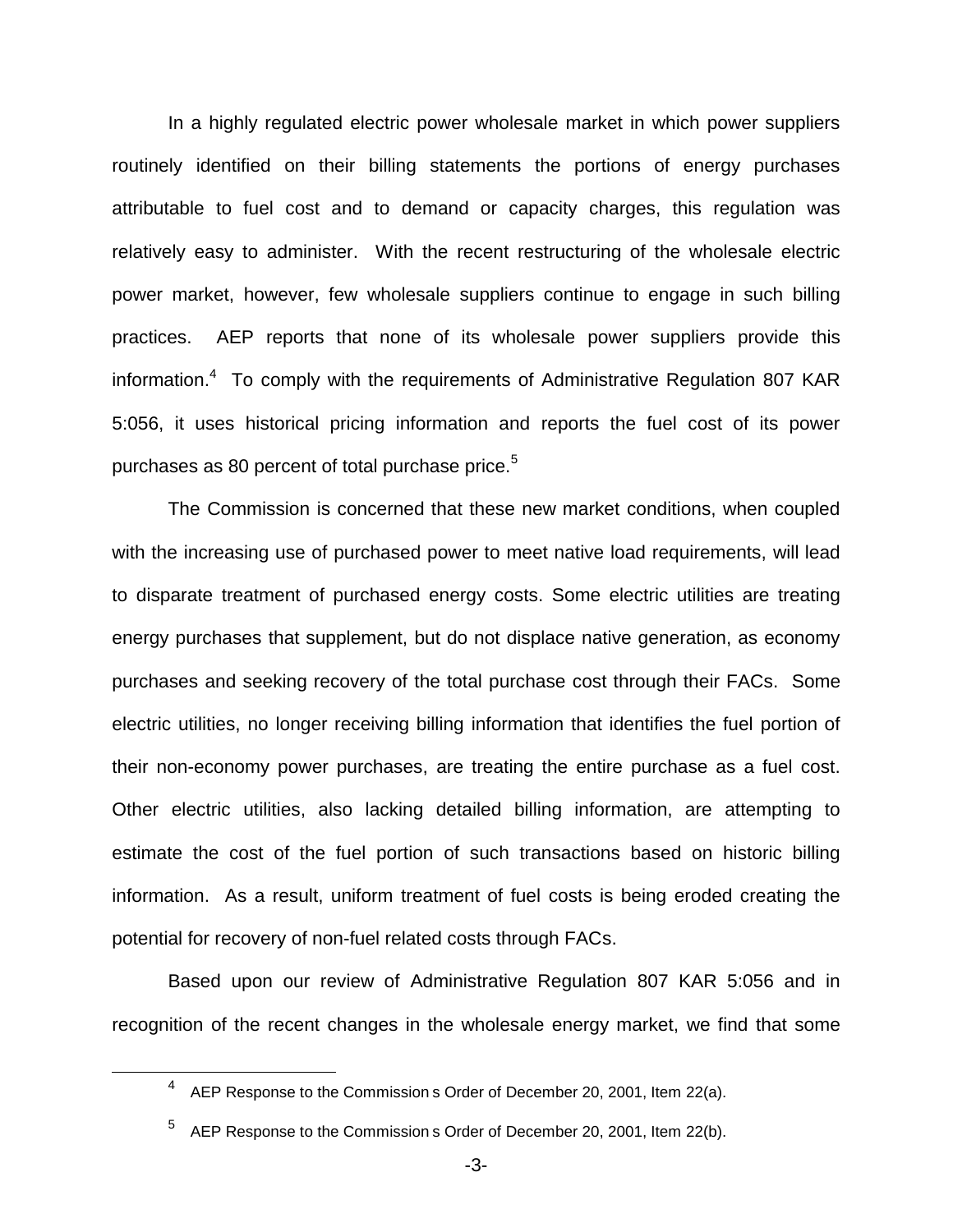clarification of the regulation s treatment of economy energy purchases and noneconomy energy purchases is necessary. Economy energy is [e]nergy produced and supplied from a more economical source in one system, substituted for that being produced or capable of being produced by a less economical source in another system." Sierra Pacific Power Co. v. Public Service Commission of Nevada, 634 P.2d 1200, 1203 fn.1 (Nev. 1981). Economy energy sales occur when utilities purchase energy from other utilities that can generate the energy at lower cost. Citizens of State v. Public Service Com'n, 464 So.2d 1194 (Fla.1985).<sup>6</sup>

We view economy energy purchases that are recoverable through an electric utility s FAC as purchases that an electric utility makes to serve native load, that displace its higher cost of generation, and that have an energy cost less than the avoided variable generation cost of the utility s highest cost generating unit available to serve native load during that FAC expense month. When the purchased energy price consists of a total charge per unit of energy, with no separate demand charge, the energy cost is the total charge per unit of energy. Where an energy vendor lists the components of the total energy price, the energy cost is the energy cost exclusive of any demand or capacity charges.

 Non-economy energy purchases are purchases made to serve native load that have an energy cost greater than the avoided variable cost of the utility s highest cost generating unit available to serve native load during that FAC expense month. When the purchased energy price of such purchases consists of a total charge per unit of energy, with no separate demand charge, the energy cost is the total charge per unit

 $6\degree$  Such transactions are generally considered beneficial to utility ratepayers by permitting purchasing utilities to obtain lower cost power to meet their native load requirements while allowing selling utilities the opportunity to earn additional revenue by the sale of excess power.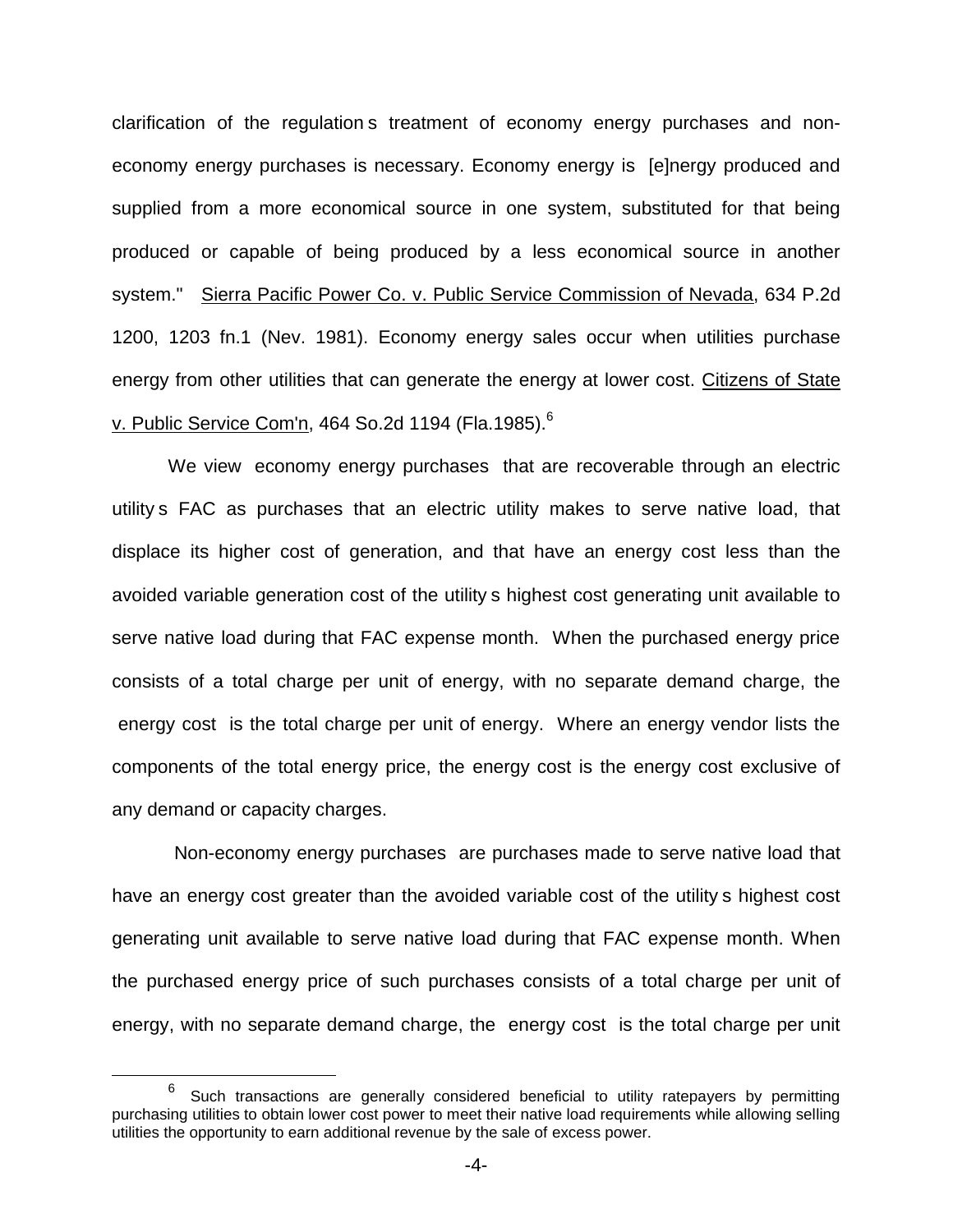of energy. When an energy vendor lists the components of the total energy price, the energy cost is the energy cost exclusive of any demand or capacity charges.

We interpret Administrative Regulation 807 KAR 5:056 as permitting an electric utility to recover through its FAC only the lower of the actual energy cost of the noneconomy purchased energy or the fuel cost of its highest cost generating unit available to be dispatched to serve native load during the reporting expense month. Costs for non-economy energy purchases that are not recoverable through an electric utility s FAC are considered non-FAC expenses and, if reasonably incurred, are otherwise eligible for recovery through base rates.

The Commission believes that this interpretation is consistent with the letter and the spirit of Administrative Regulation 807 KAR 5:056. It should ensure a uniform treatment of fuel costs by all electric utilities subject to our jurisdiction, provide a greater degree of certainty as to the fuel expenses eligible for recovery through a FAC, and encourage reasonable and economically efficient energy procurement practices, while continuing to protect the interests of utility ratepayers. We place AEP on notice that this interpretation shall be applied to all energy purchases made after April 30, 2002.

In reaching our interpretation, we are mindful that some power purchases occur under emergency circumstances. We recognize that in such circumstances wholesale power market prices may significantly exceed the fuel cost of an electric utility s highest cost generating unit available to serve native load. In those circumstances, the utility may apply to the Commission for immediate rate recovery of those costs. In reviewing such applications, we will carefully consider, inter alia, the nature of the emergency, the reasonableness of the energy transactions, the effect of non-recovery upon the utility, and all reasonable and lawful means of rate recovery available to the utility.

-5-